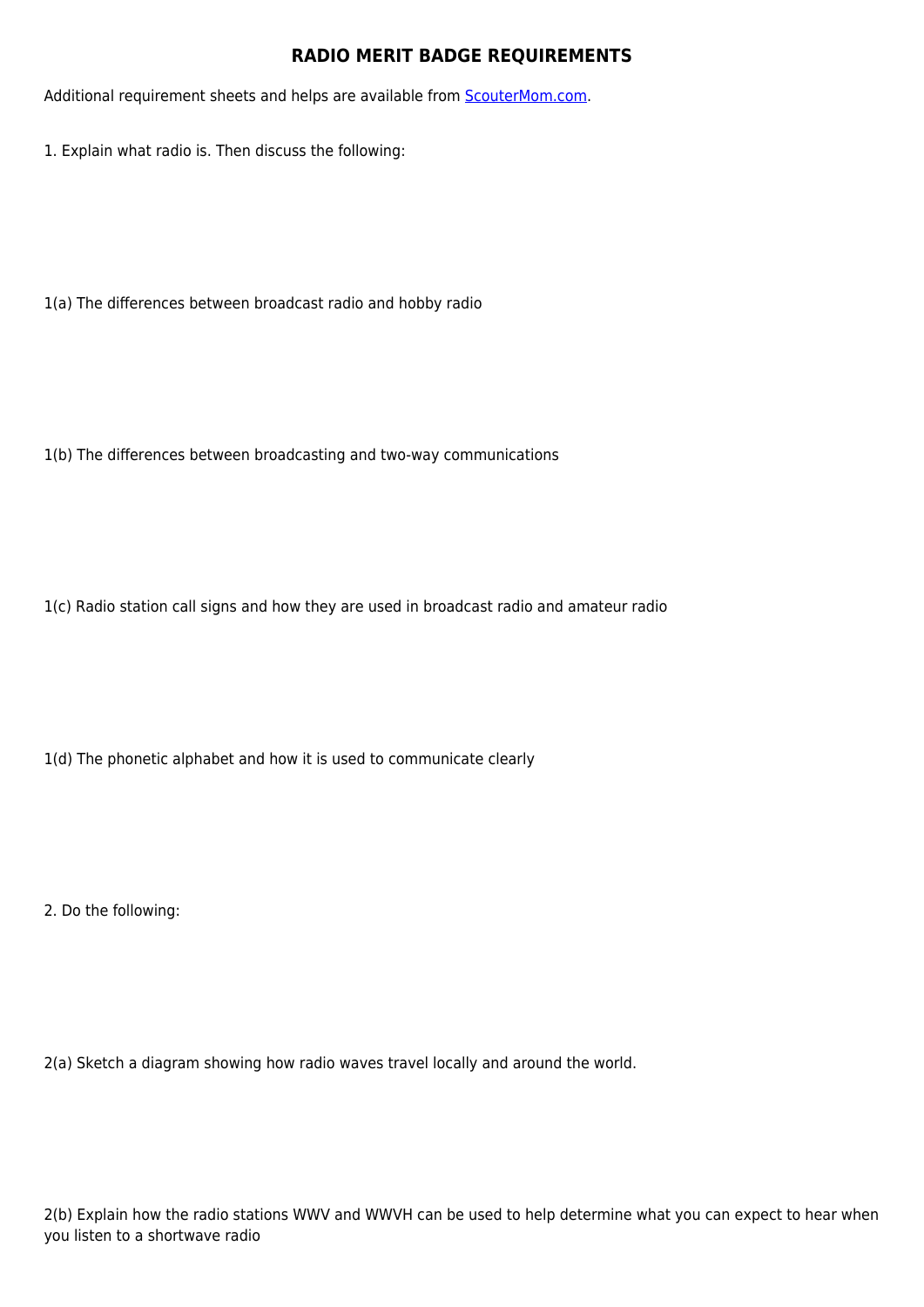2(c) Explain the difference between a distant (DX) and a local station.

2(d) Discuss what the Federal Communications Commission (FCC) does and how it is different from the International Telecommunication Union.

3. Do the following:

3(a) Draw a chart of the electromagnetic spectrum covering 300 kilohertz (kHz) to 3000 megahertz (MHz).

3(b) Label the MF, HF, VHF, UHF, and microwave portions of the spectrum on your diagram.

3(c) Locate on your chart at least eight radio services, such as AM and FM commercial broadcast, citizens band (CB), television, amateur radio (at least four amateur radio bands), and public service (police and fire).

4. Explain how radio waves carry information. Include in your explanation: transceiver, transmitter, receiver, amplifier, and antenna.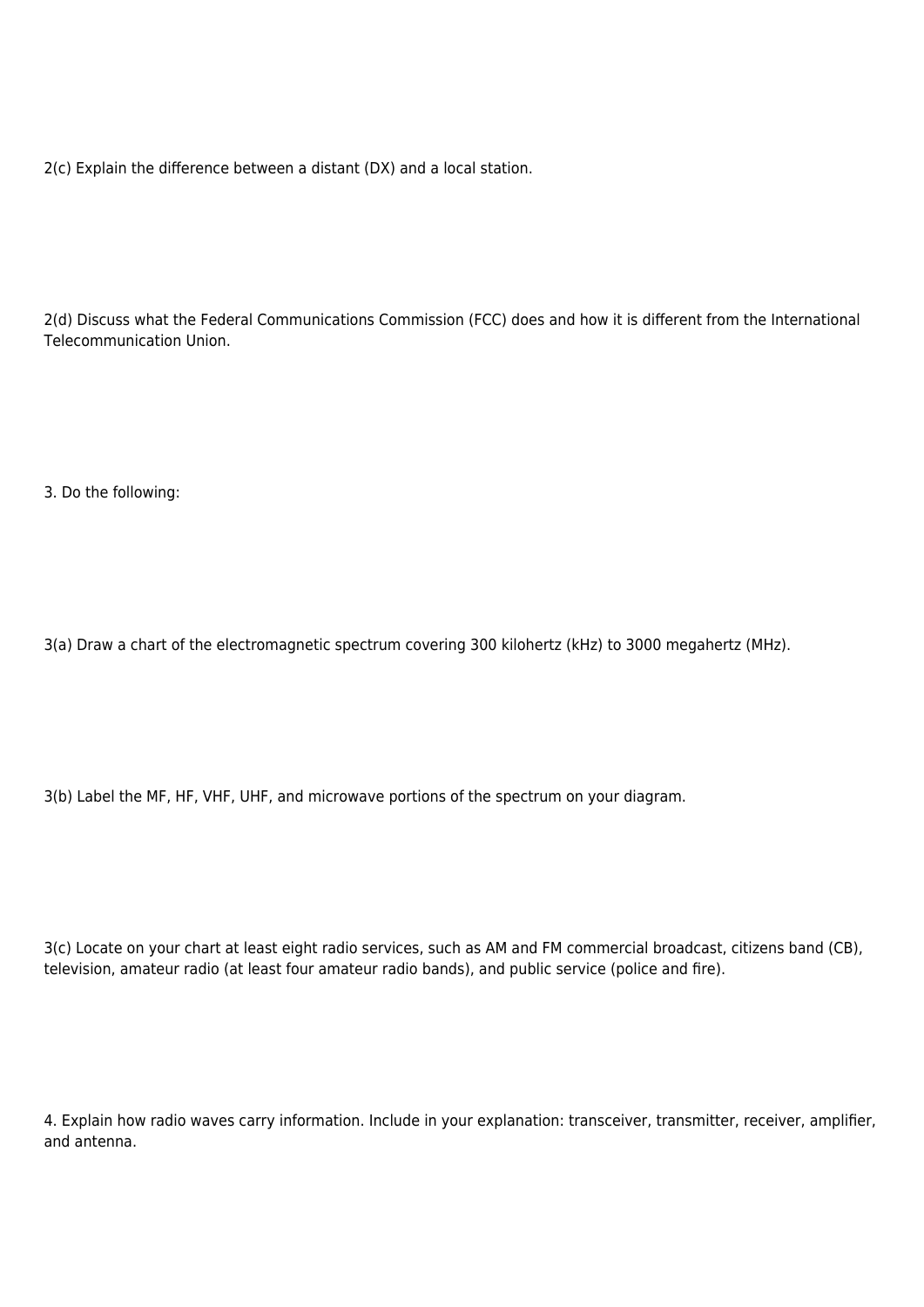5. Do the following

5(a) Explain the differences between a block diagram and a schematic diagram.

5(b) Draw a block diagram for a radio station that includes a transceiver, amplifier, microphone, antenna, and feed line.

5(c) Discuss how information is sent when using amplitude modulation (AM), frequency modulation (FM), continuous wave (CW) Morse Code transmission, single sideband (SSB) transmission, and digital transmission.

5(d) Explain how NOAA Weather Radio (NWR) can alert you to danger

5(e) Explain how cellular telephones work. Identify their benefits and limitations in an emergency

6. Explain the safety precautions for working with radio gear, including the concept of grounding for direct current circuits, power outlets, and antenna systems.

7. Visit a radio installation (an amateur radio station, broadcast station, or public service communications center, for example) approved in advance by your counselor. Discuss what types of equipment you saw in use, how it was used,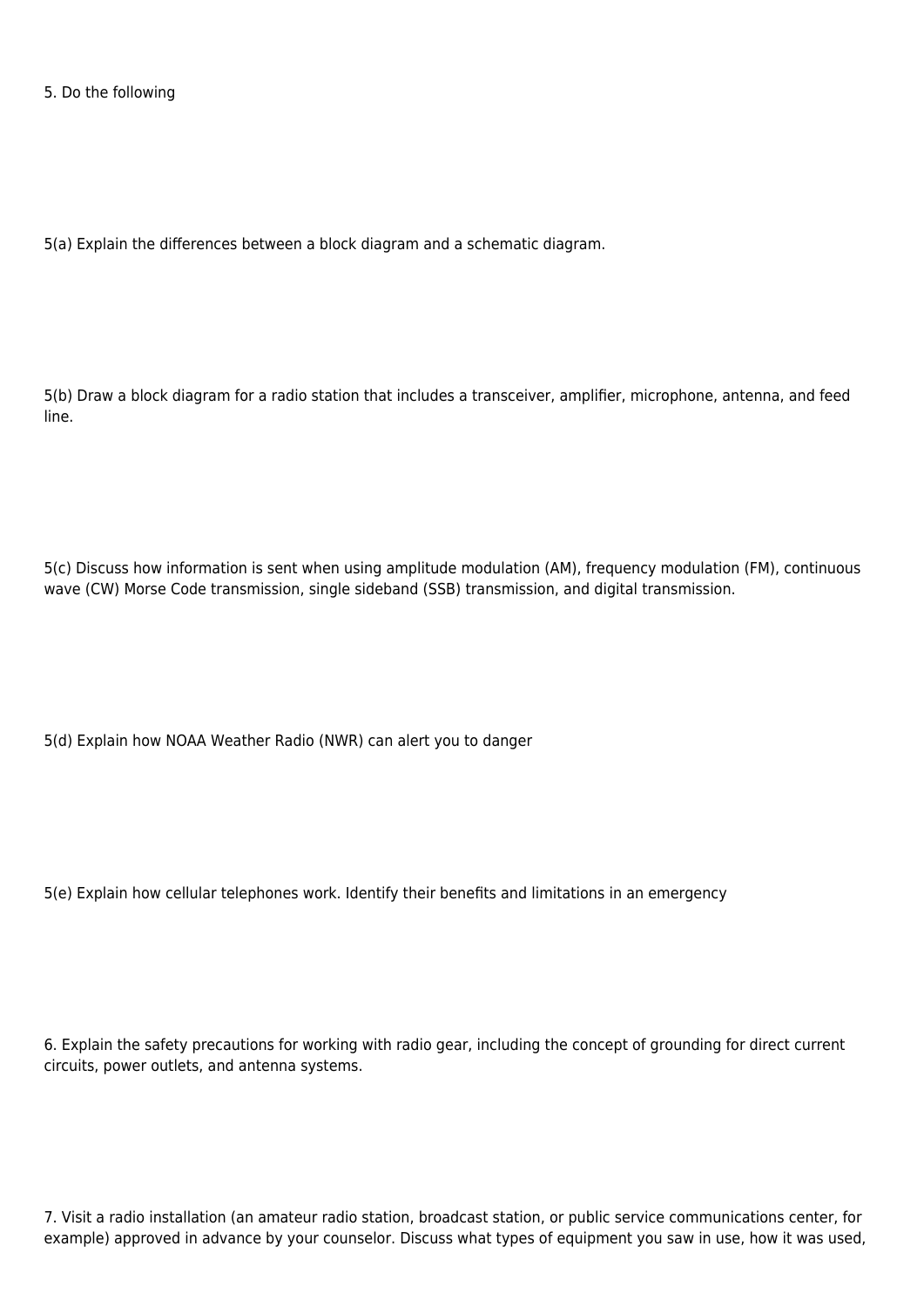what types of licenses are required to operate and maintain the equipment, and the purpose of the station.

8. Find out about three career opportunities in radio. Pick one and find out the education, training, and experience required for this profession. Discuss this with your counselor, and explain why this profession might interest you.

9. Do ONE of the following (a OR b OR c OR d):

9(a) Amateur Radio

(1) Tell why the FCC has an amateur radio service. Describe activities that amateur radio operators can do on the air, once they have earned an amateur radio license

(2) Explain differences between the Technician, General, and Extra Class license requirements and privileges. Explain who administers amateur radio exams.

(3) Explain at least five Q signals or amateur radio terms

(4) Explain how you would make an emergency call on voice or Morse code.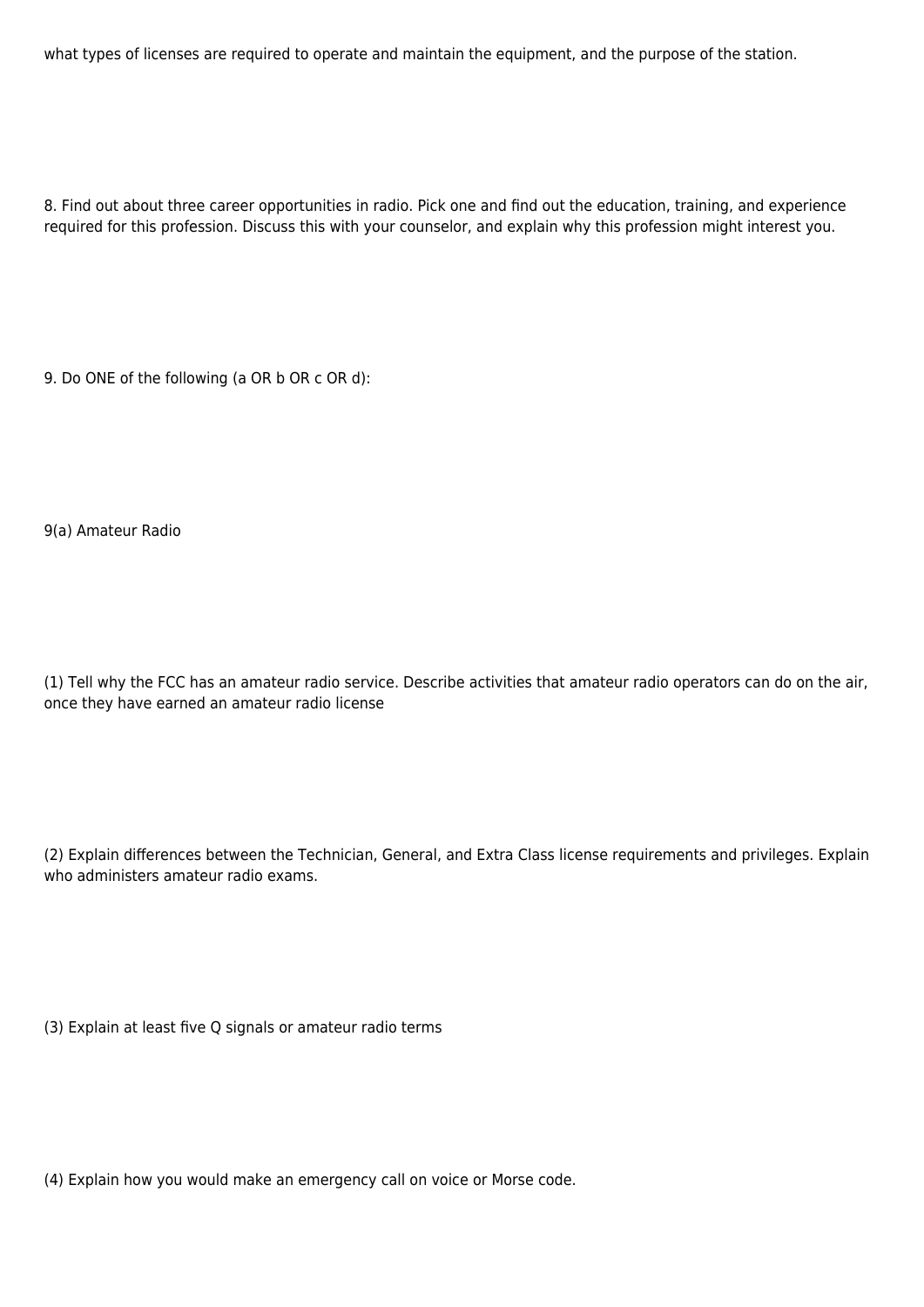(5) Explain the differences between handheld transceivers and home "base" transceivers. Explain the uses of mobile amateur radio transceivers and amateur radio repeaters

(6) Using proper call signs, Q signals, and abbreviations, carry on a 10-minute real or simulated amateur radio contact using voice, Morse code, or digital mode. (Licensed amateur radio operators may substitute five QSL cards as evidence of contacts with five amateur radio operators. Properly log the real or simulated ham radio contact, and record the signal report.)

9(b) Radio Broadcasting

(1) Discuss with your counselor FCC broadcast regulations. Include power levels, frequencies, and the regulations for low-power stations

(2) Prepare a program schedule for radio station "KBSA" of exactly onehalf hour, including music, news, commercials, and proper station identification. Record your program on audiotape or in a digital audio format, using proper techniques.

(3) Listen to and properly log 15 broadcast stations. Determine the program format and target audience for five of these stations.

(4)Explain to your counselor at least eight terms used in commercial broadcasting, such as segue, cut, fade, continuity, remote, Emergency Alert System, network, cue, dead air, PSA, and play list.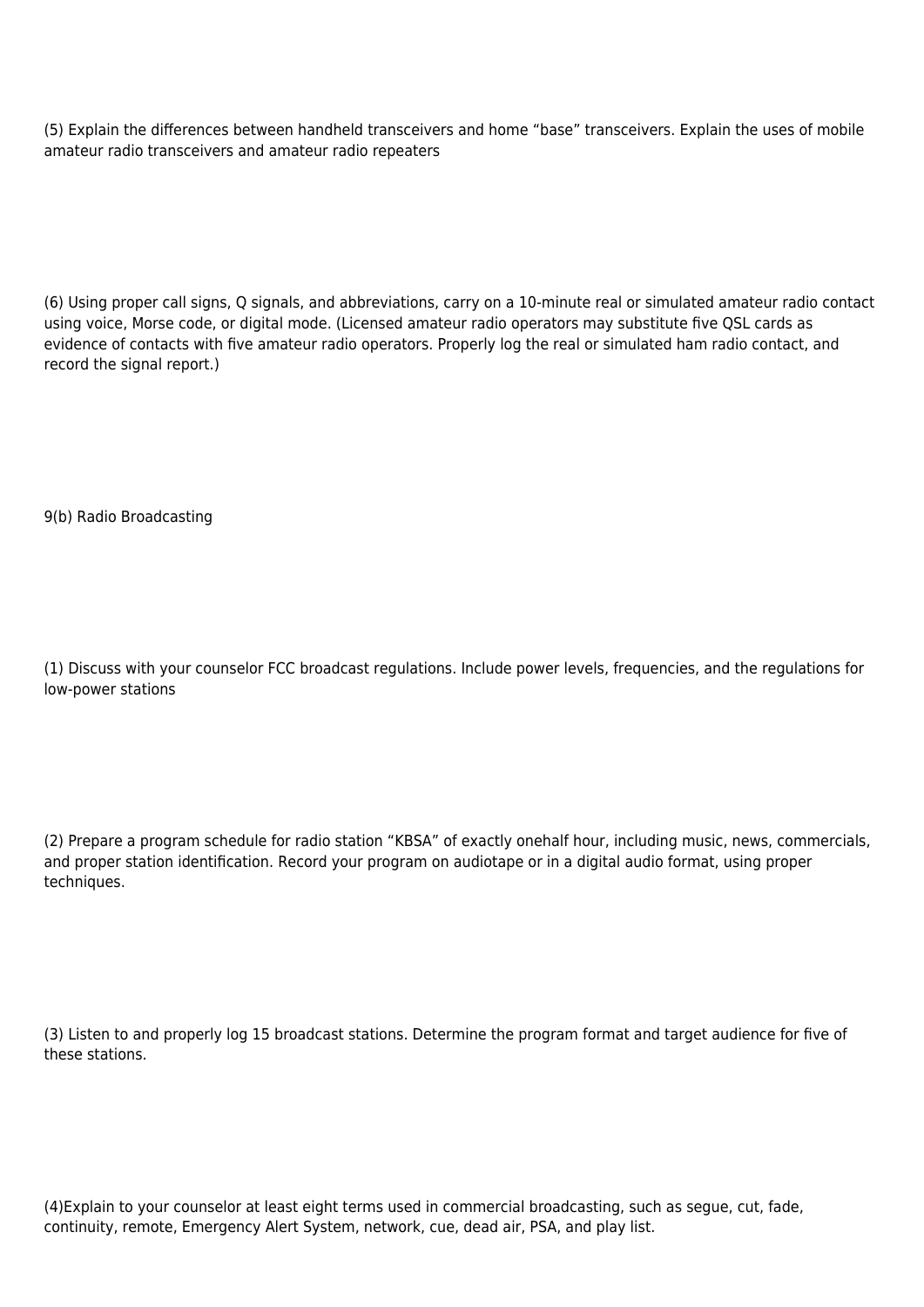(5)Discuss with your counselor alternative radio platforms such as internet streaming, satellite radio, and podcasts.

9(c) Shortwave and Medium-Wave Listening

(1) Listen across several shortwave bands for four one-hour periods—at least one period during daylight hours and at least one period at night. Log the stations properly and locate them geographically on a map, globe, or web-based mapping service

(2) Listen to several medium-wave stations for two one-hour periods, one period during daylight hours and one period at night. Log the stations properly and locate them on a map, globe, or web-based mapping service

(3) Compare your daytime and nighttime shortwave logs; note the frequencies on which your selected stations were loudest during each session. Explain differences in the signal strength from one period to the next

(4)Compare your medium-wave broadcast station logs and explain why some distant stations are heard at your location only during the night.

(5)Demonstrate listening to a radio broadcast using a smartphone/cell phone. Include international broadcasts in your demonstration.